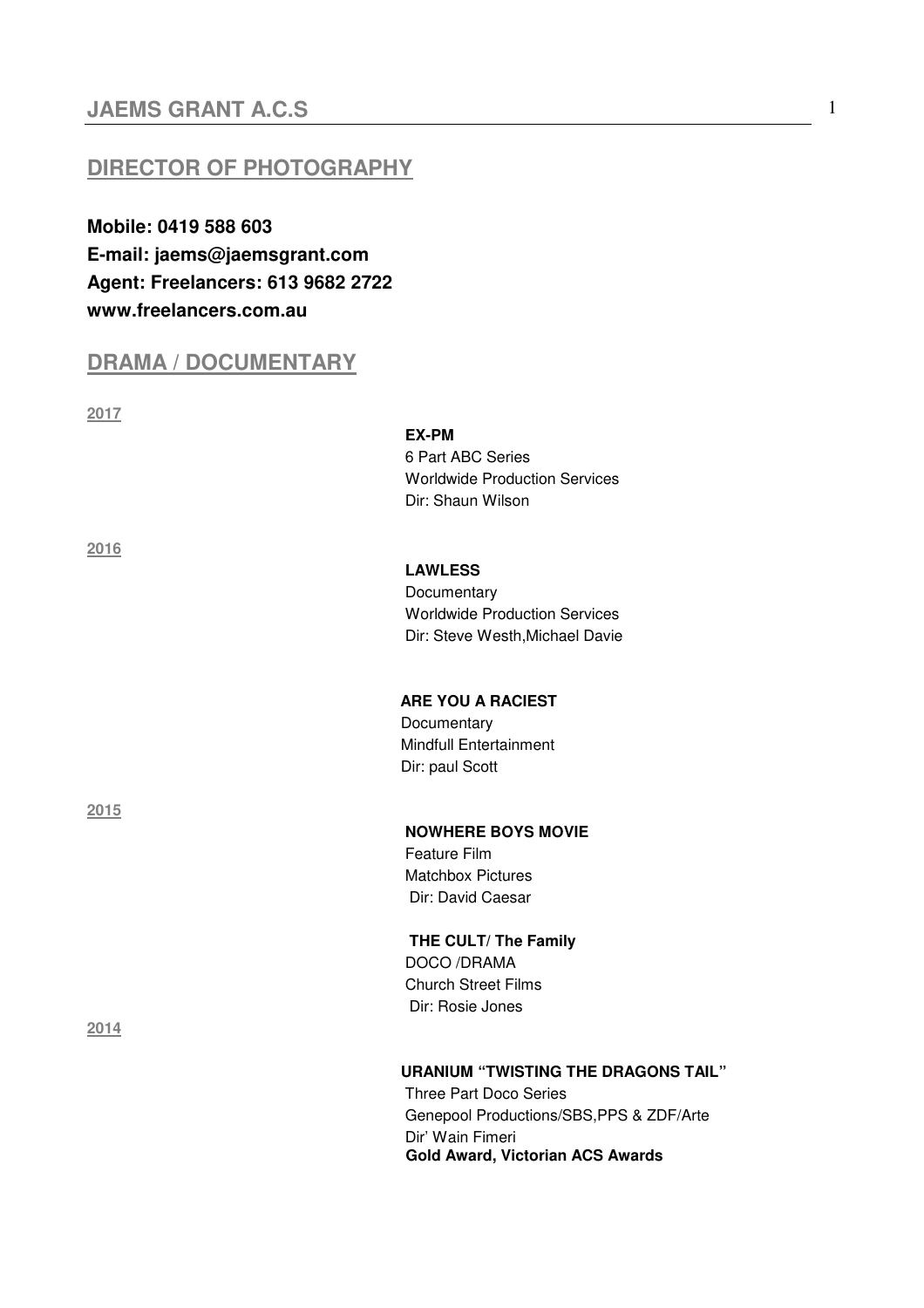#### **NOWHERE BOYS /2nd Unit DOP**

 Television Series Matchbox Pictures Dir: Various

#### **PARTY TRICKS /2nd Unit DOP**

 Television Series Southern Star Dir: Various

#### **SECRET RIVER /2nd Unit DOP**

 ABC TV Mini Series Ruby Entertainment Dir: Daina Reid

### **TIME OF OUR LIVES/2**

 Television Series Time Productions/ABC TV Dir: Various **Silver Award, Victorian ACS Awards** 

**2012**

#### 2013 **Dr Blake/ 2nd Unit/ main Operator**

Television Series December Films/ABC Dir:Varoius

### **Breaker Morant "The Retrial"**

 **Two Part Doco Drama**  Film Projects Pty Ltd Dir:Varoius **Gold Award, Victorian ACS Awards**

#### **OFF SPRING 2ndUnit Unit**

 Television Series Southern Star Productions Dir:Varoius

#### **TIME OF OUR LIVES**

 Television Series Time Productions/ABC TV Dir: Various

#### **THE MYSTERY OF THE HANSOM CAB**

Tele Feature Burberry Entertainment Productions/ABC TV Dir: Shawn Seet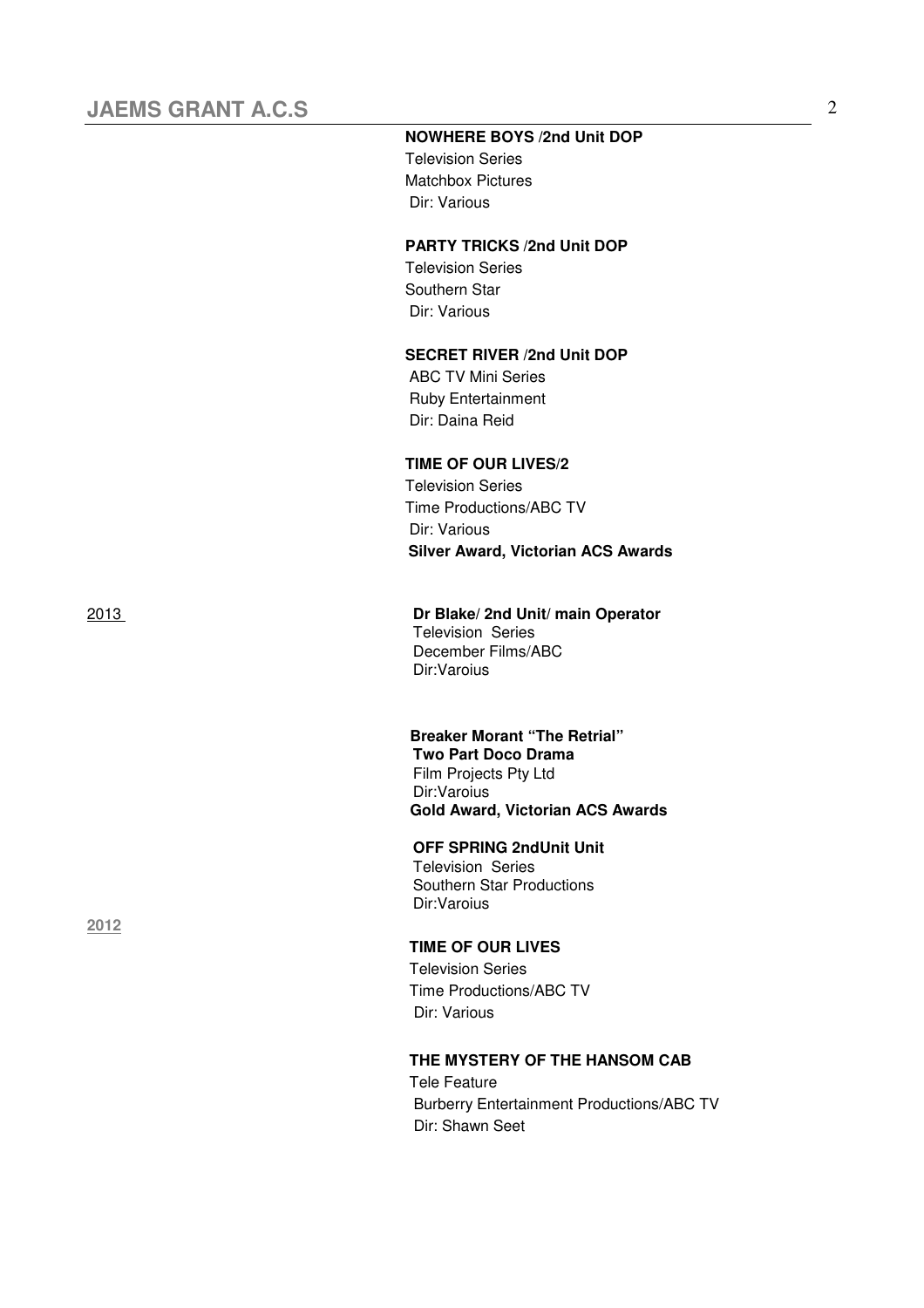|      | <b>GALLIPOLI FROM ABOVE</b>                                                                                                                                                                     |
|------|-------------------------------------------------------------------------------------------------------------------------------------------------------------------------------------------------|
|      | Doco Drama                                                                                                                                                                                      |
|      | John Moore Productions                                                                                                                                                                          |
|      | Dir: Wain Fimeri                                                                                                                                                                                |
|      | <b>Silver Award, Victorian ACS Awards</b>                                                                                                                                                       |
| 2011 | THE FIRST FAGIN<br>Doco Drama                                                                                                                                                                   |
|      | <b>Fury Productions</b><br>Dir: Helen Gaynor / Alan Rosenthal                                                                                                                                   |
|      | <b>AUSTRALIA ON TRIAL</b><br>Three Part Doco Drama<br>December Films/ Essential Media<br>Dir: Various<br><b>Gold Award, Victorian ACS Awards</b><br><b>Golden Tripod, Australian ACS Awards</b> |
| 2011 | <b>OFF SPRING Main &amp; 2Unit Unit</b><br><b>Television Series</b><br>Southern Star Productions<br>Dir:Varoius                                                                                 |
|      | RUSH Main & 2 <sup>Nd</sup> Unit<br><b>Television Series</b><br>Southern Star Productions<br>Dir:Varoius                                                                                        |
| 2011 | $2^{Nd}$ Unit<br><b>CONSPIRACY 365</b><br><b>Television Series</b><br>Circa 365 Pty Ltd<br>Dir:Varoius                                                                                          |
| 2010 |                                                                                                                                                                                                 |
|      | <b>CITY HOMICIDE</b>                                                                                                                                                                            |
|      | <b>Television Series</b>                                                                                                                                                                        |
|      | The Seven Network<br>Dir:Varoius                                                                                                                                                                |
|      | <b>Gold Award, Victorian ACS Awards</b>                                                                                                                                                         |
|      | <b>CHARLES BEAN'S GREAT WAR</b><br>Doco Drama                                                                                                                                                   |
|      | 360 Degrees Films                                                                                                                                                                               |
|      | Dir: Wain Fimeri                                                                                                                                                                                |
|      | <b>Gold Award, Victorian ACS Awards</b>                                                                                                                                                         |
|      | OFF SPRING Green/2nd Unit                                                                                                                                                                       |
|      | <b>Television Series</b>                                                                                                                                                                        |
|      | Southern Star Productions<br>Dir:Varoius                                                                                                                                                        |
|      | Main & 2 <sup>Nd</sup> Unit<br><b>RUSH</b>                                                                                                                                                      |
|      | <b>Television Series</b><br>Southern Star Productions                                                                                                                                           |
|      | Dir:Varoius                                                                                                                                                                                     |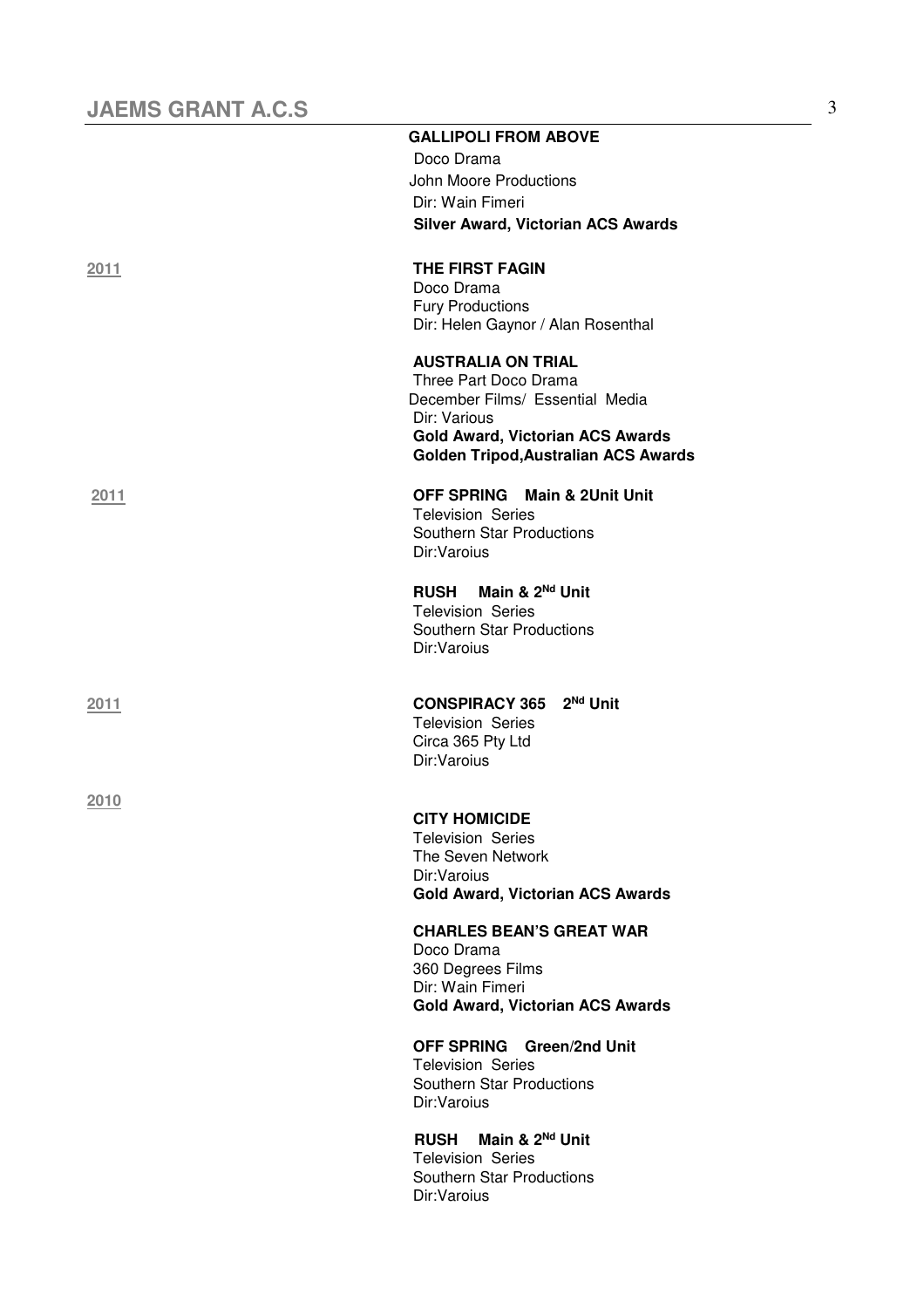| 2009        | RUSH Main & 2 <sup>Nd</sup> Unit<br><b>Television Series</b><br>Southern Star Productions<br>Dir:Varoius<br>Silver Award Ep 212, Victorian ACS Awards                                                                                                    |
|-------------|----------------------------------------------------------------------------------------------------------------------------------------------------------------------------------------------------------------------------------------------------------|
| 2008        | <b>RUSH</b><br>2 <sup>Nd</sup> Unit<br><b>Television Series</b><br>Southern Star Productions<br>Dir:Varoius                                                                                                                                              |
|             | <b>MONASH THE FORGOTTEN ANZAC</b><br>Doco Drama<br>360 Degrees Films<br>Dir: Malcolm Mc Donnald                                                                                                                                                          |
| 2007        | <b>CANAL ROAD</b><br><b>Television Series</b><br>The Nine Network<br>Dir:Varoius                                                                                                                                                                         |
| 2007        | UNDERBELLY 2Nd Unit<br><b>Television Series</b><br>Screentime Pty Ltd<br>Dir:Varoius                                                                                                                                                                     |
| 2005        | <b>OCEAN ODYSSEY</b><br>Impossible Pictures UK<br>Drama<br>Prod:Ceri Barnes<br>Dir:Mark Lewis                                                                                                                                                            |
|             | <b>MAGIC BULLET</b><br>Arcimedia Pty Ltd<br>Doco Drama<br>Prod:Claire Jager/ Gordon Glenn<br>Dir:Gordon Glenn<br>Gold Award, Victorian ACS Awards<br>Golden Tripod, Australian ACS Awards                                                                |
|             | <b>FLOATING BROTHEL</b><br><b>Essential Viewing/ABC/BBC</b><br>Doco Drama<br>Prod:Sonia Armstrong/Mark Lewis<br>Dir:Mark Lewis<br>Gold Camera Award, The US International Film and<br><b>Video Festival</b><br><b>Silver Award, Victorian ACS Awards</b> |
| <u>2004</u> | <b>REVEALING GALLIPOLI</b><br>DecemberFilmsPty Ltd/ABC<br>Doco Drama<br>Prod: Tony Wright<br>Dir: Wain Fimeri                                                                                                                                            |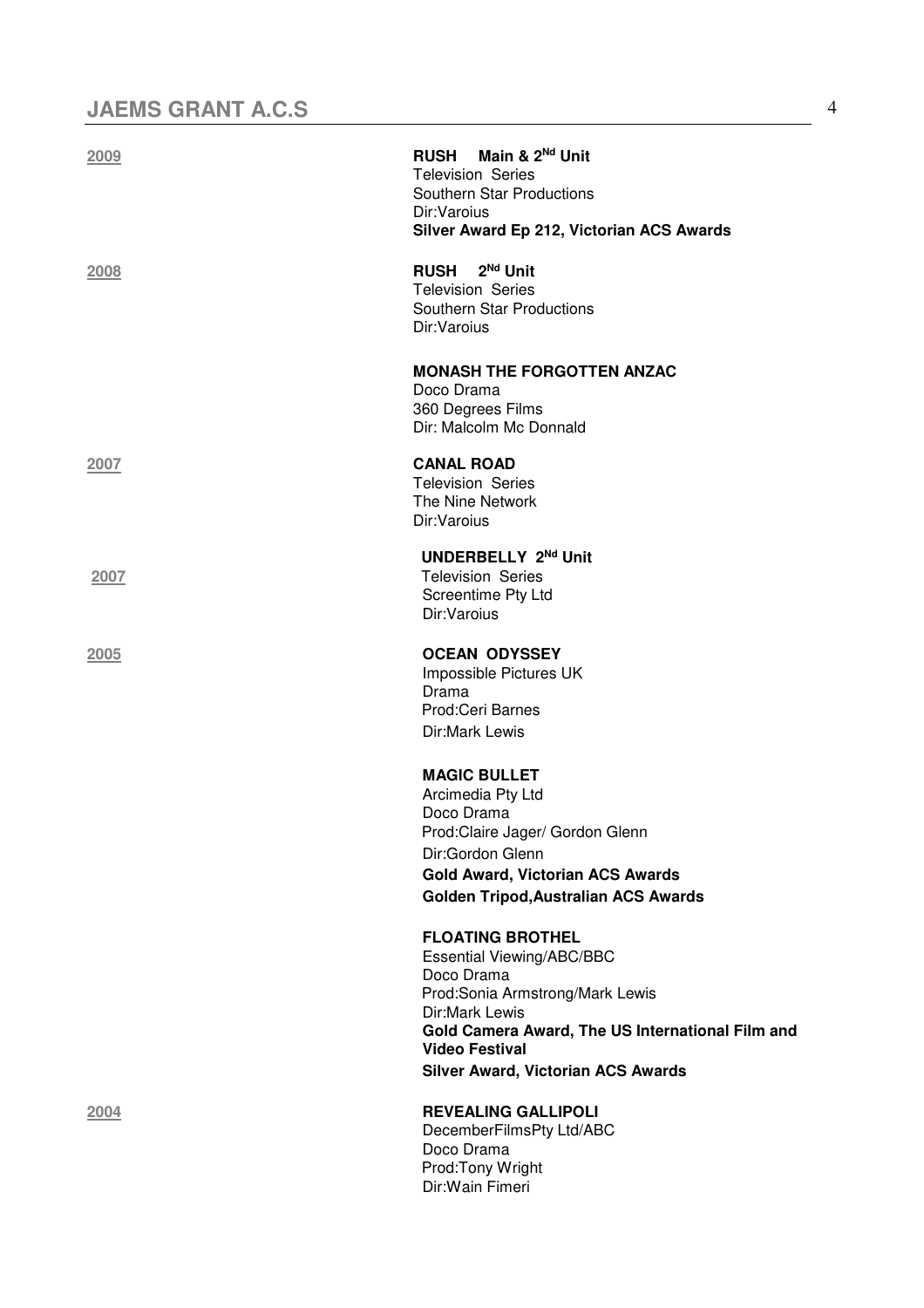#### **CABLE**

 LM FilmsPty Ltd Tele Feature Prod:Lucy Maclaren Dir:Roger Scholes  **Silver Award, Victorian ACS Awards** 

#### **2003 LOOT**

 ABC Drama Melbourne Tele Feature Prod:Sue Seeary Dir: Shawn Seet  **Gold Award, Victorian ACS Awards Distinction, Australian ACS Awards** 

#### **JOSH JARMAN**

 Feature Film Josh Jarman Production P/L Prod: Eve Orner Dir:Pip Mushin

#### **LOVE LETTERS FROM A WAR**

 Doco Drama ABC Television Prod Lucy Maclaren Dir: Wain Fimeri **Gold Award, Victorian ACS Awards Golden Tripod,Australian ACS Awards** 

#### **2002 THE COAST**

 Television Pilot The Nine Network Dir:Paul Moloney

#### **STINGERS Series 6**

 Television Series/Drama Beyond/ Simpson Le Mesurier / The Nine Network Dir: Various **Gold Award, Victorian ACS Awards** 

#### **WORST BEST FRIENDS**

 Television Series/Drama Cox Knight Productions Dir: Various

#### **2001 LEATHER & SILK**

Television Pilot HSV Channel 7 Dir : Keven Carlin

#### **LIKE MOTHE LIKE SON**

Village Roadshow Feature Film Prod: Frank Konigsberg/Andrew Smith Dir: Arthur Seidelman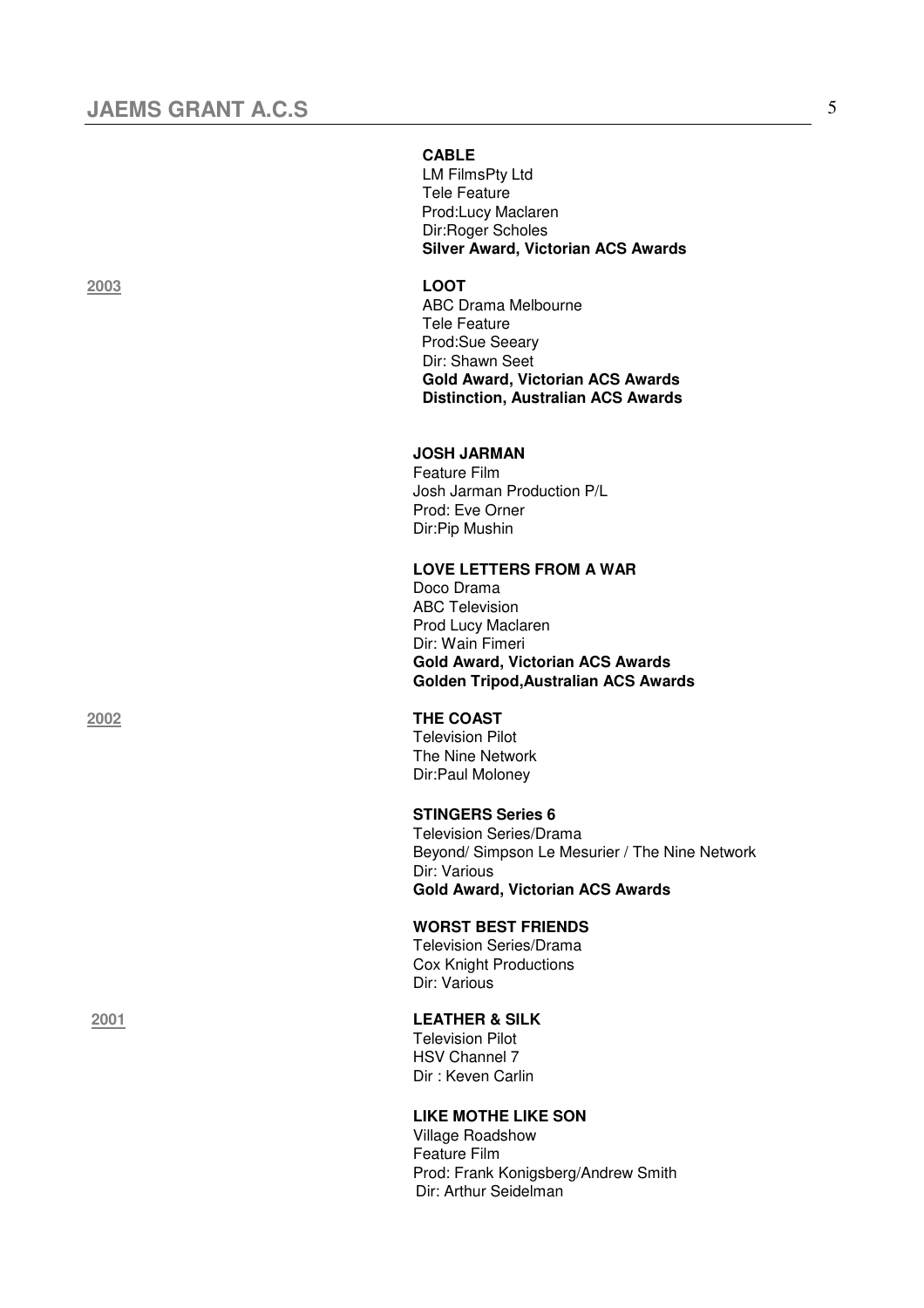| 2000         | <b>LI'L HORRORS</b><br>December Films/Beyond/ Channel Seven<br>Drama<br>Prod: Tony Wright/ Stuart menzies<br>Dir: Chris Langman, Helen Gaynor<br>Declan Eames, Rallph Strasser                                |
|--------------|---------------------------------------------------------------------------------------------------------------------------------------------------------------------------------------------------------------|
| 1999         | <b>POZIERES</b><br>The Nine Network / Elm Films<br>Doco Drama<br>Prod: Lynda House<br>Dir: Wain Fimeri<br><b>Gold Award, Victorian ACS Awards</b><br><b>Distinction Award, Australian ACS Awards</b>          |
| 1998         | <b>STRANGE FITS of PASSION</b><br>A.B.C Television / Meridian Films<br><b>Feature Film</b><br>Prod:Lucy Maclaren<br>Dir: Elise McCredie<br><b>Silver Award, Victorian ACS Awards</b>                          |
| 1997         | <b>HEAD ON</b><br>Head On Prod / Southern Star<br>Feature Film.<br>Prod: Jane Scott.<br>Dir: Ana Kokkinos<br><b>Gold Award, Victorian ACS Awards</b><br><b>Distinction Award, Australian ACS Awards</b>       |
|              | <b>HALIFAX F.P. 111</b><br>Beyond/ Simpson Le Mesurier / The Nine Network<br>Dir: Paul Moloney / David Caesar.<br>Film No.10 & 11.<br><b>Silver Award, Victorian ACS Awards</b>                               |
| 1997 (Cont.) | THE LAST OF THE RYANS<br>Crawford Productions / The Nine Network<br><b>Tele Feature</b><br>Dir: George Ogilvie<br><b>Gold Award, Victorian ACS Awards</b><br><b>Dinstinction Award, Australian ACS Awards</b> |
| 1996         | <b>SIMONE de BEAUVOIR'S BABIES</b><br>Artist Services / A.B.C Drama<br><b>Four Part Mini Series</b><br>Dir: Koto Waade                                                                                        |

 Dir: Kate Woods **Highly Commended Award, Victorian ACS Awards**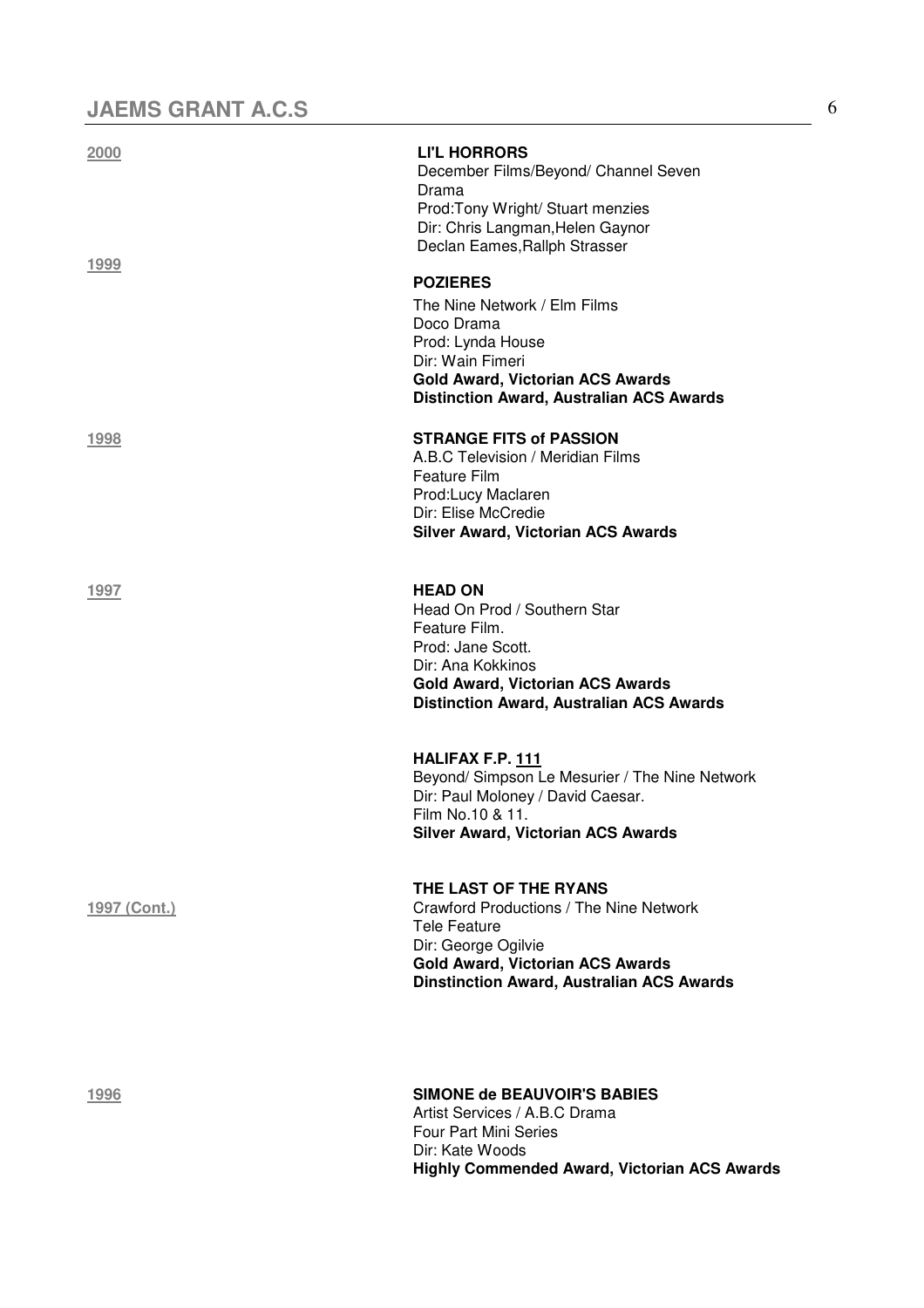**1995**

### **FIRE 11**

Beyond P/L and Liberty Films 13 part TV series for Channel Seven

#### **FIRST DAY**

 Australian Children's Television Foundation **Documentary** Director: Gordon Glenn

### **THE GOOD LOOKER**

 Omar Khayam Productions Dramatised documentary of Joy Hester's life Director: Claire Jager **Highly Commended Award,Victorian ACS Awards**

#### **THE FEDS**

 Crawford Productions Television series, 2nd Unit D.O.P Directors: Various

### **1994 LAW OF THE LAND 111**

 Roadshow, Coote and Carroll &The Nine Network 13 part television series Part of series 111

### **HOTEL SORRENTO**

 Bayside Pictures P/L Feature Film - 2nd Unit D.O.P. Director: Richard Franklin

#### **LAW OF THE LAND 11**

 Roadshow, Coote and Carroll &The Nine Network 3 part television series Directors Various **Silver Award, Victorian ACS Awards** 

### **WENDY MATHEWS**

"Standing Strong" Music Clip Director: Lynn-Maree Milburn

#### **VIKA & LINDA BULL**

 "Hard Love" Music Clip Director: Greta Morton

#### **RAW TAC series**

 "Teenage Portraits" Director: Greta Morton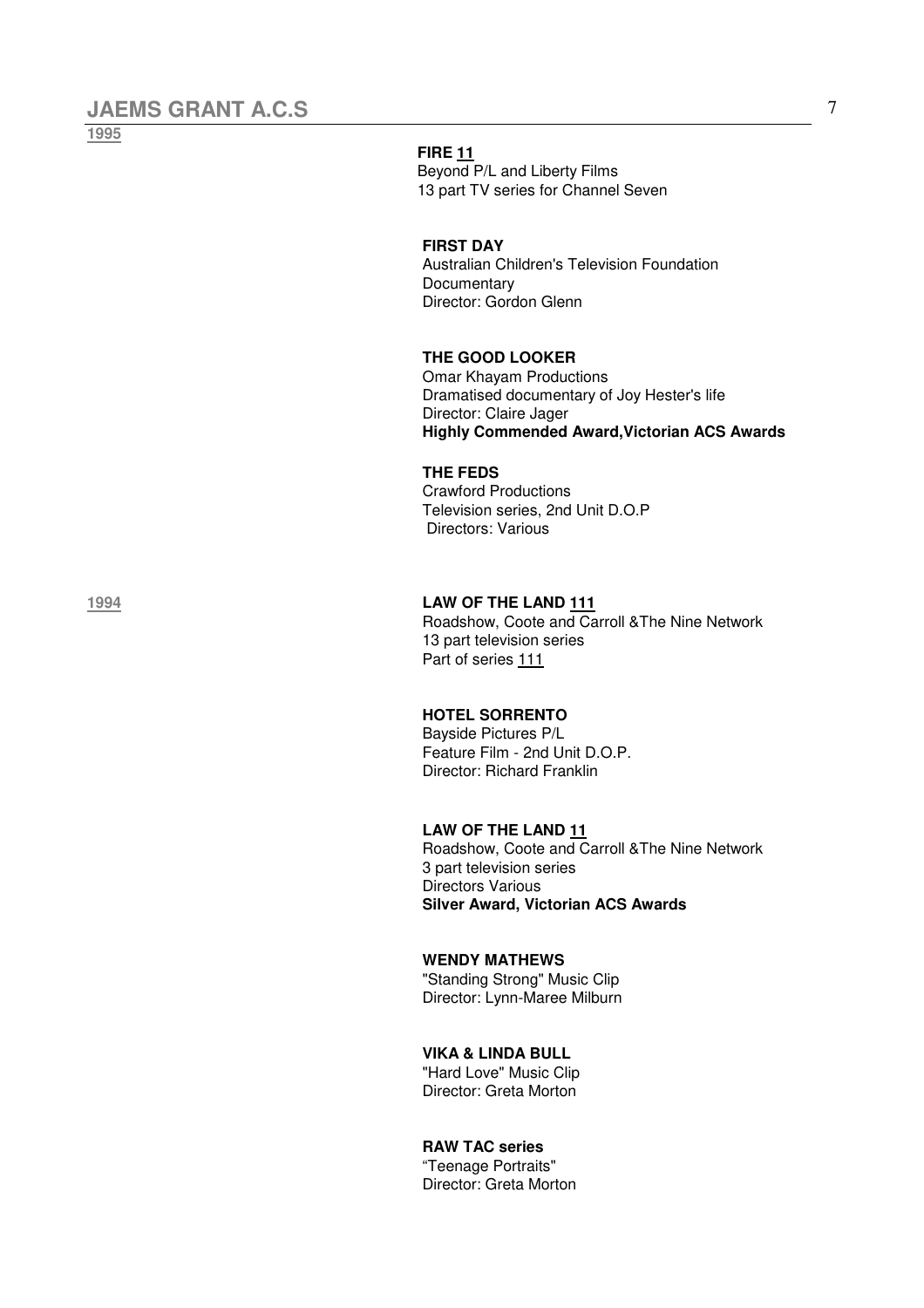| 1993    | LAW OF THE LAND 1 & 11<br>Roadshow, Coote and Carroll & The Nine Network<br>13 part television series<br>Directors various<br><b>Silver Award, Victorian ACS Awards</b>                                             |
|---------|---------------------------------------------------------------------------------------------------------------------------------------------------------------------------------------------------------------------|
|         | <b>ONLY THE BRAVE</b><br>Pickpocket Productions in association with<br>Film Victoria & The Australian Film Commission<br>60 minute short drama<br>Director: Ana Kokkinos<br><b>Gold Award, Victorian ACS Awards</b> |
|         | THE CHASE - Under the Skin T.V. series<br>Real World Pictures in association with Film Australia<br>30 minute drama<br>Director: Luigi Acquisto                                                                     |
| 1992    | <b>ROUND THE TWIST</b><br>Australian Children's Television Foundation<br>13 part Television Series<br>Director: Steve Jodrell                                                                                       |
| 1991/92 | <b>LIFT OFF</b><br>Australian Children's Television Foundation<br>26 part Television Series<br>Directors: various                                                                                                   |
| 1990    | <b>MARKET OF DREAMS</b><br>Mozo Films<br>Documentary<br>Director: Russell Porter.                                                                                                                                   |
|         | <b>GET REAL</b><br>Independant Film Fund<br><b>Short Drama</b><br>Director: Nicola Woolmington                                                                                                                      |
|         | <b>VIRGINS, WHORES AND SAINTS</b><br>Swinburne Institute of Technology<br><b>Short Drama</b><br>Director: Nikola Caro                                                                                               |
|         | <b>HIGHWAY ROBBERY</b><br>Short Drama<br>Director: Steve Westh                                                                                                                                                      |

 **NO LAUGHING MATTER** Series N.S.W. TAFE Director: Paul Harman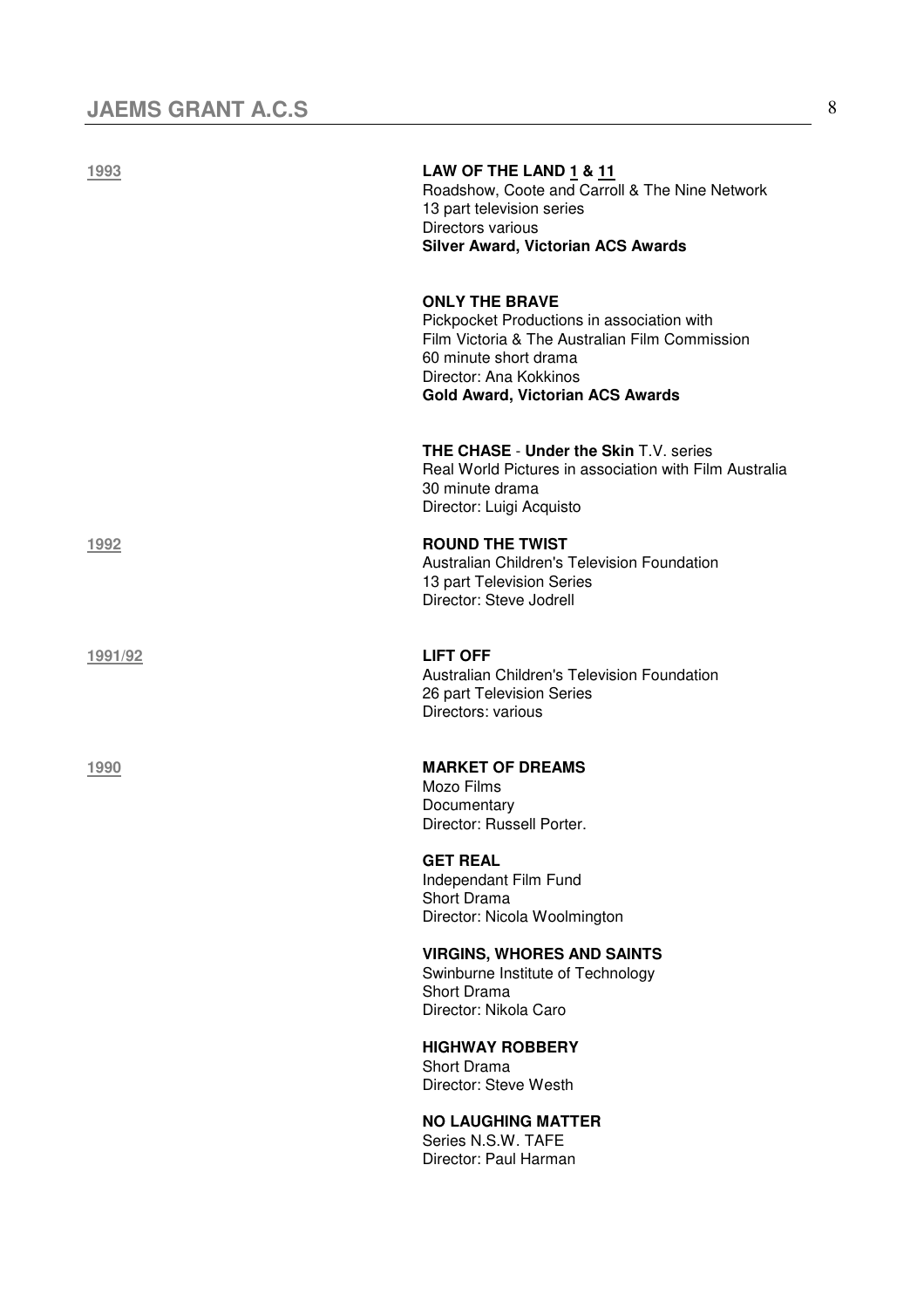## **AWARDS FOR CINEMATOGRAPHY**

**3rd EXPOSURE INTERNATIONAL SHORT FILM FESTIVAL** 

**Achievement in Cinematography**  SMALL FICTIONS

**44th MELBOURNE INTERNATIONAL FILM FESTIVAL** 

**Creative Excellence In An Australian Short**  TEENAGE PORTRAITS

**MELBOURNE ART DIRECTOR'S CLUB AWARDS Silver Award**  HERALD SUN

**MELBOURNE ART DIRECTOR'S CLUB AWARDS Certificate of Cinematography**  COSSACK VODKA

**MELBOURNE ART DIRECTOR'S CLUB AWARDS**

**Certificate of Cinematography**  HERALD SUN

**A.T.O.M. AWARDS** 

**Jury Prize** EVERY DAY EVERY NIGHT

**AUSTRALIAN FILM INSTITUTE AWARDS**  Nominated **Best Achievevement in Cinematography**  THE NEEDY & THE GREEDY

**AUSTRALIAN FILM INSTITUTE AWARDS**  nominated **Best Achievevement in Cinematography**  EVERY DAY EVERY NIGHT

**AUSTRALIAN FILM INSTITUTE AWARDS**  nominated **Best Achievevement in Cinematography**  SPAVENTAPASSERI

**AUSTRALIAN FILM INSTITUTE AWARDS**  nominated **Best Achievevement in Cinematography**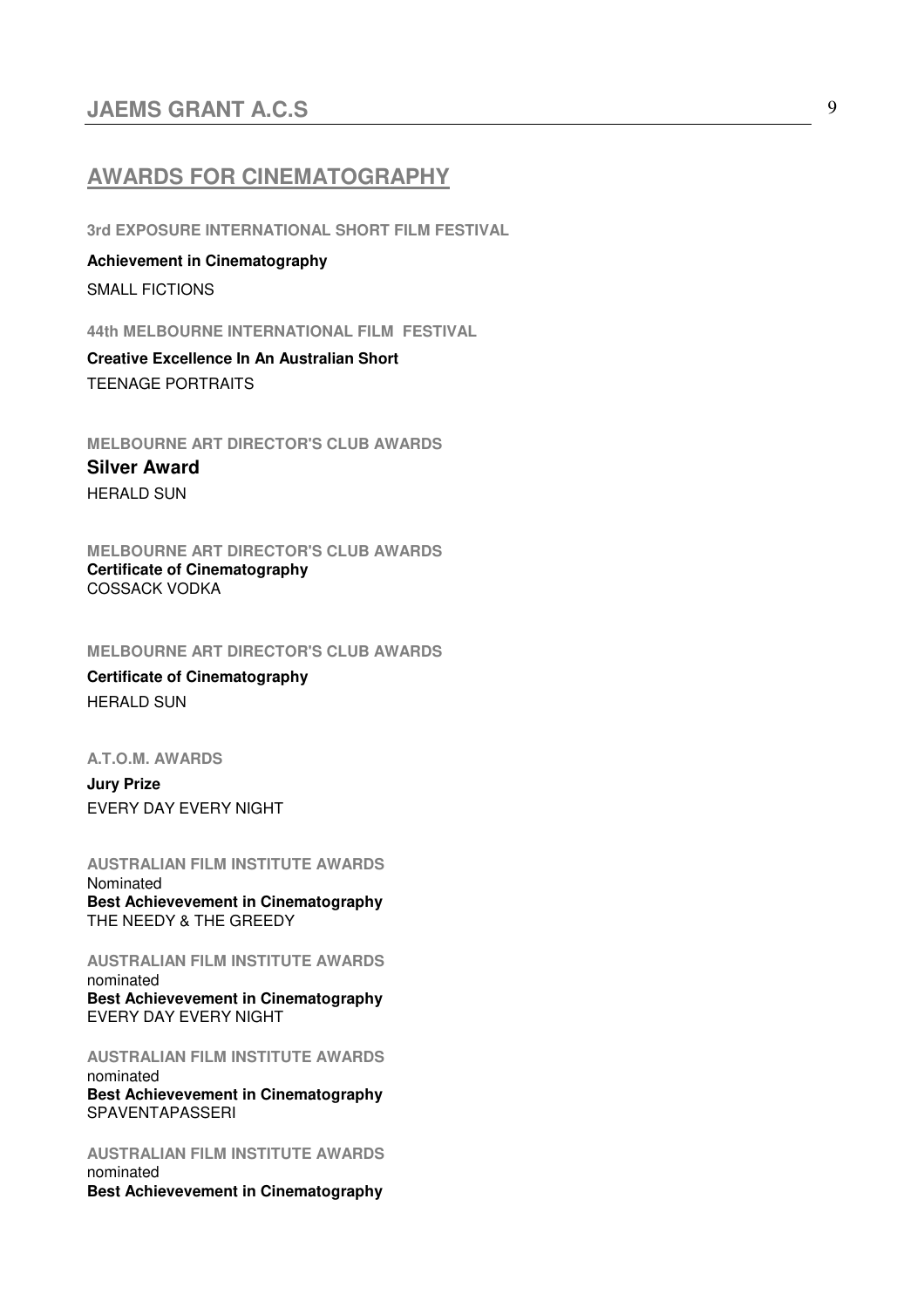THE MAGIC BULLET

#### **NATIONAL ACS AWARDS**

**GOLDEN TRIPOD**  LOVE LETTERS FROM A WAR

**GOLDEN TRIPOD**  THE MAGIC BULLET

**GOLDEN TRIPOD**  AUSTRALIA ON TRIAL

**DISTINCTION**  THE LAST OF THE RYANS

**DISTINCTION**  HEAD ON

**DISTINCTION**  POZIERES

**DISTINCTION**  LOOT

### **VICTORIAN & TASMANIAN ACS AWARDS**

**GOLD BREAKER MORANT "The Retrial" Dramatised Documentaries** 

**GOLD**  AUSTRALIA ON TRIAL **Dramatised Documentaries** 

**GOLD**  CHARLES BEAN'S GREAT WAR **Dramatised Documentaries** 

**GOLD**  CITY HOMICIDE **Television Dramatised Series** 

**GOLD**  BANK WEST **Commercials Corporate**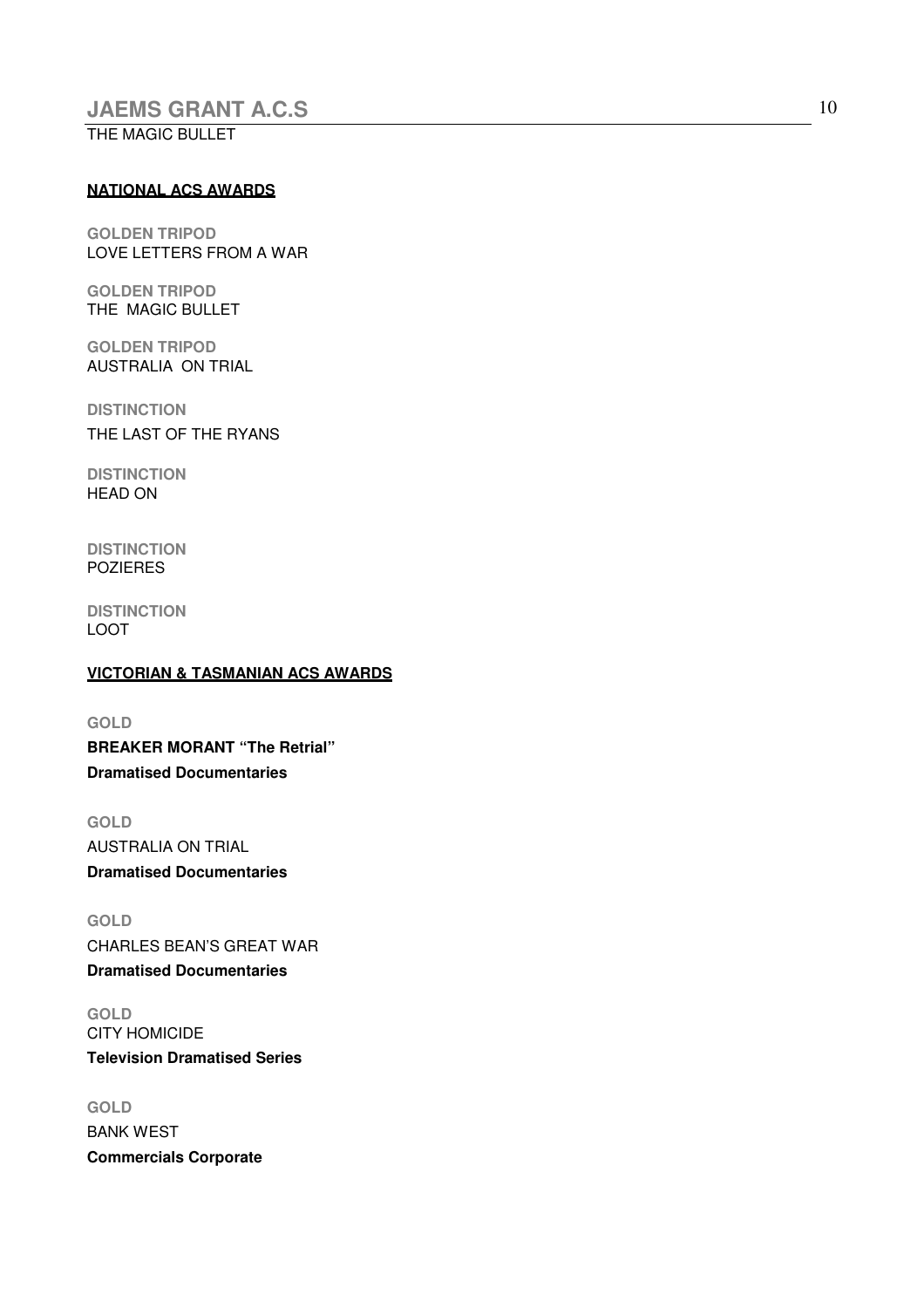**GOLD**  KELLOGS MINI WHEAT **Commercials Corporate**

**GOLD**  THE MAGIC BULLET **Dramatised Documentaries** 

**GOLD**  LOOT **Telefeature**

**GOLD**  LOVE LETTERS FROM A WAR **Dramatised Doco** 

**GOLD**  STINGERS Series 6 **Television Dramatised Series** 

**GOLD**  POZIERS **Dramatised Doco** 

**GOLD**  HEAD ON **Feature FilM** 

**GOLD**  THE LAST OF THE RYANS **Telefeature** 

**GOLD**  ONLY THE BRAVE **Telefeature** 

**SILVER**  TIME OF OUR LIVES **Mini Series** 

**SILVER**  GALLIPOLI FROM ABOVE **Dramatised Doco** 

**SILVER**  RUSH EP: 212 **Mini Series** 

**SILVER**  DINERS CLUB **Commercials Corporate**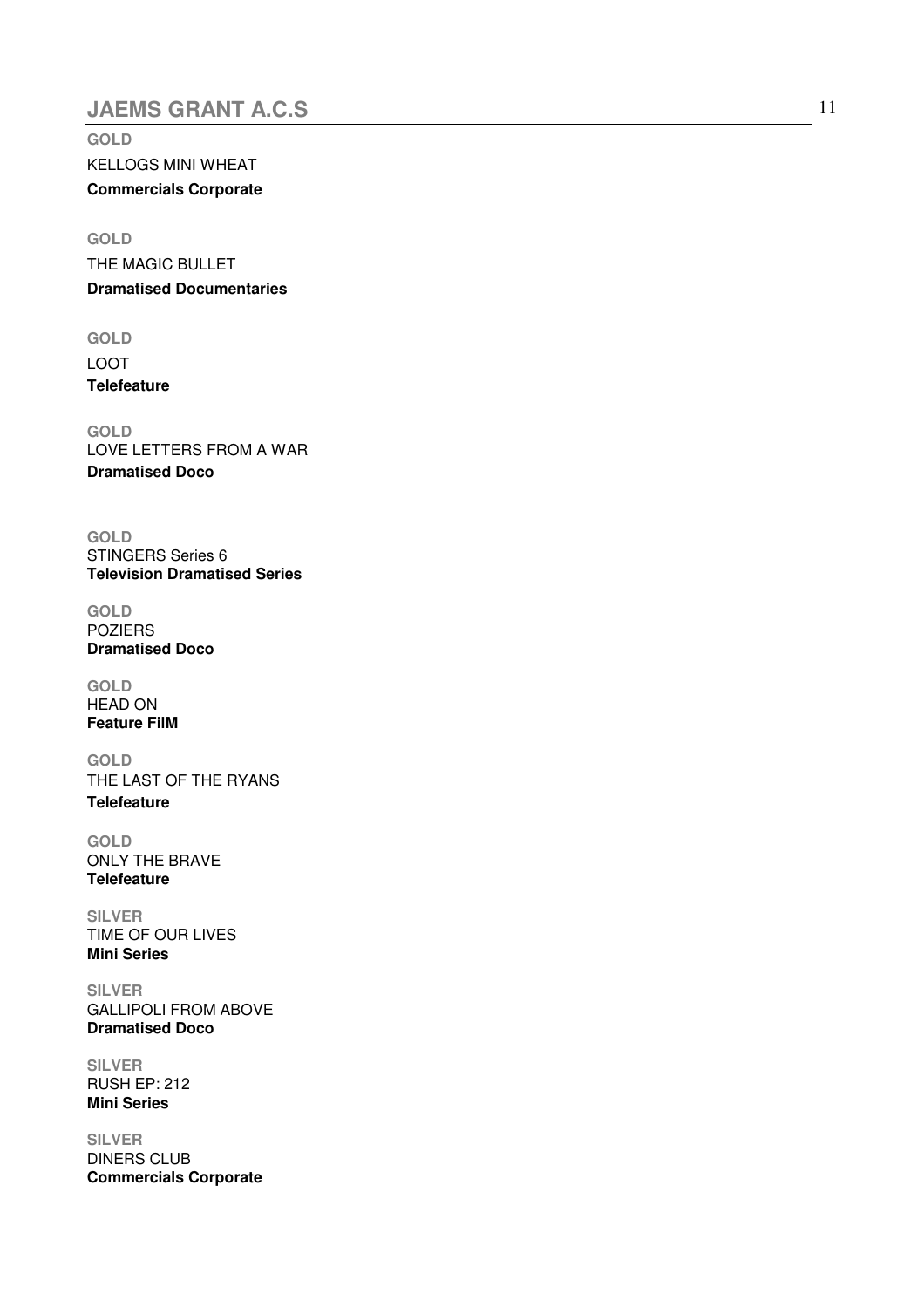## **JAEMS GRANT A.C.S** 12

**SILVER**  THE FLOATING BROTHEL **Dramatised Documentaries** 

**SILVER**  STRANGE FITS of PASSION **Feature Film** 

**SILVER**  CABLE **Fictional Drama Cimema**

**SILVER**  HALIFAX F.P. Series 3 **Television Dramatised series**

**SILVER**  LAW OF THE LAND Ep:13 **Television Dramatised series** 

**SILVER**  A KINK IN THE PICASSO **Feature Film** 

**SILVER**  LAW OF THE LAND Ep:1 **Television Dramatised series** 

**SILVER**  GIRL OVERBOARD **Music Clip** 

**SILVER**  THE NEEDY AND THE GREEDY **Documentary** 

**Bronze**  City Homicide **Television Dramatised Series** 

**HIGHLY COMMENDED**  SIMONE DE BEAUVOIR'S BABIES **Mini Series** 

**HIGHLY COMMENDED**  THE GOOD LOOKER **Dramatised Documentary**

**HIGHLY COMMENDED**  JIGSAW **Feature Film** 

**MERIT AWARD**